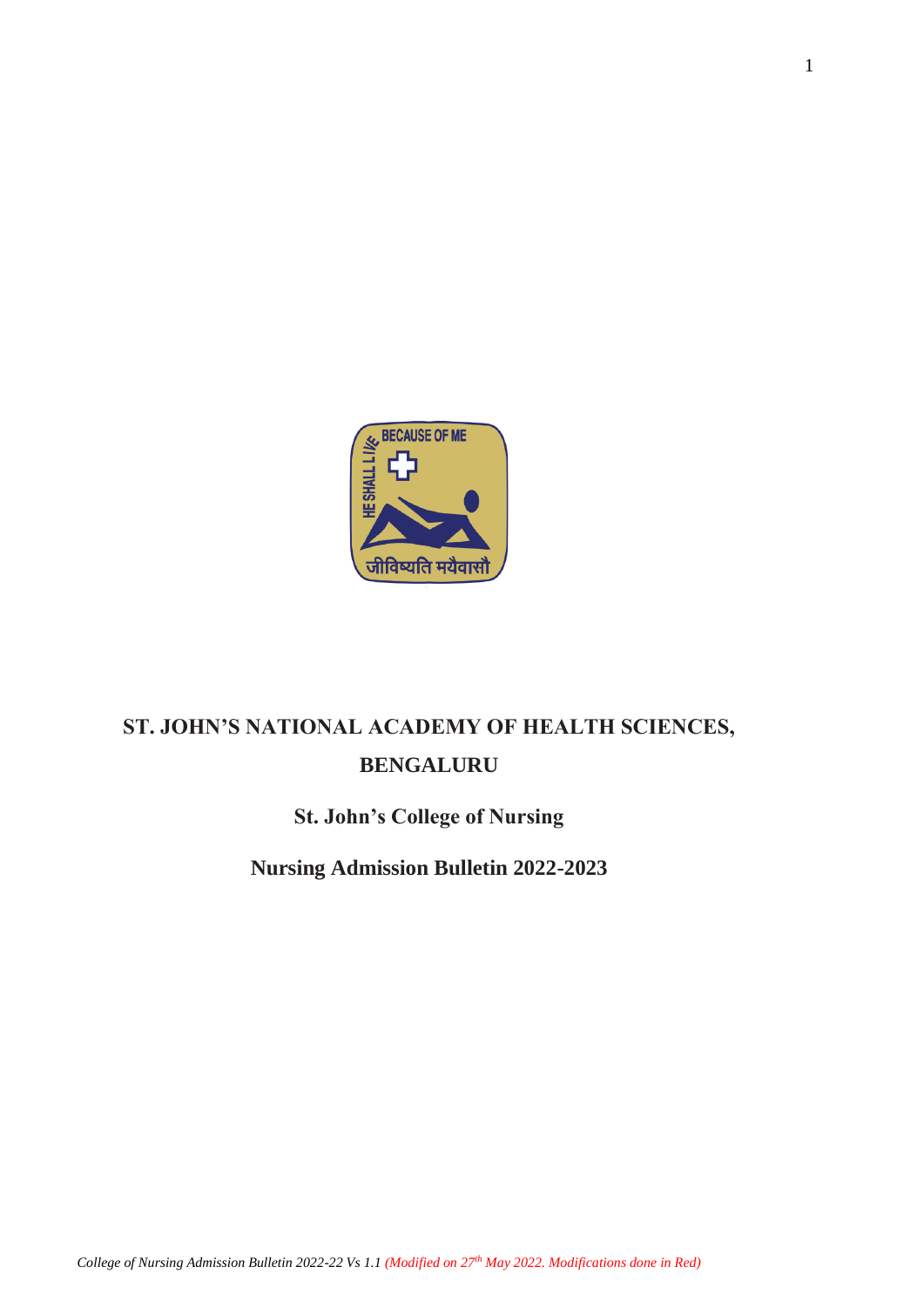### **ST. JOHN'S NATIONAL ACADEMY OF HEALTH SCIENCES, BANGALORE – 560034 Admission Programme for Nursing Courses -2022-2023 (Tentative Dates)**

### **Basic B.Sc. Nursing**

| <b>Date</b>              | Day                       | <b>Events</b>                    |  |  |
|--------------------------|---------------------------|----------------------------------|--|--|
| 30/04/2022               | Saturday                  | Application & Admission Bulletin |  |  |
| 08/06/2022               | Wednesday                 | Last Date for Applications       |  |  |
| 21/06/2022               | Tuesday                   | <b>Entrance Examination</b>      |  |  |
| 22/06/2022               | Wednesday                 | Interview                        |  |  |
| 23/06/2022               | Thursday                  | Result announcement              |  |  |
| 24/06/2022 to 02/07/2022 | <b>Friday to Saturday</b> | Admissions                       |  |  |
| 01/08/2022               | Monday                    | Orientation & Classes begin      |  |  |

### **General Nursing & Midwifery (GNM)**

| Date                     | Day                         | <b>Events</b>                  |  |  |
|--------------------------|-----------------------------|--------------------------------|--|--|
| 30/04/2022               | Saturday                    | Applications hosted on website |  |  |
| 16/08/2022               | Tuesday                     | Last date for applications     |  |  |
| 17/08/2022 to 24/08/2022 | Wednesday to next Wednesday | Telephonic Interview           |  |  |
| 25/08/2022               | Thursday                    | Result announcement            |  |  |
| 26/08/2022 to 02/09/2022 | Friday to next Friday       | Admissions                     |  |  |
| 03/10/2022               | Monday                      | Orientation & Classes begin    |  |  |

### **P.B.BSc.Nursing**

| <b>Date</b> | Day       | <b>Events</b>                           |  |
|-------------|-----------|-----------------------------------------|--|
| 30/04/2022  | Saturday  | Applications hosted on website          |  |
| 31/08/2022  | Wednesday | Last date for applications<br>Interview |  |
| 06/09/2022  | Tuesday   |                                         |  |
| 07/09/2022  | Wednesday | Result announcement & Admission         |  |
| 03/10/2022  | Monday    | Orientation & Classes begin             |  |

### **M.Sc.(N), M.Sc.(NPCC)**

| <b>Date</b>              | Day                          | <b>Events</b>                  |  |  |
|--------------------------|------------------------------|--------------------------------|--|--|
| 30/04/2022               | Saturday                     | Applications hosted on website |  |  |
| 29/07/2022               | Friday                       | Last date for Applications     |  |  |
| 08/08/2022               | Monday                       | Entrance Exam & Interview      |  |  |
| 09/08/2022               | Tuesday                      | Result announcement            |  |  |
| 10/08/2022 to 13/08/2022 | <b>Wednesday to Saturday</b> | Admissions                     |  |  |
| 03/10/2022               | Monday                       | Orientation & Classes begin    |  |  |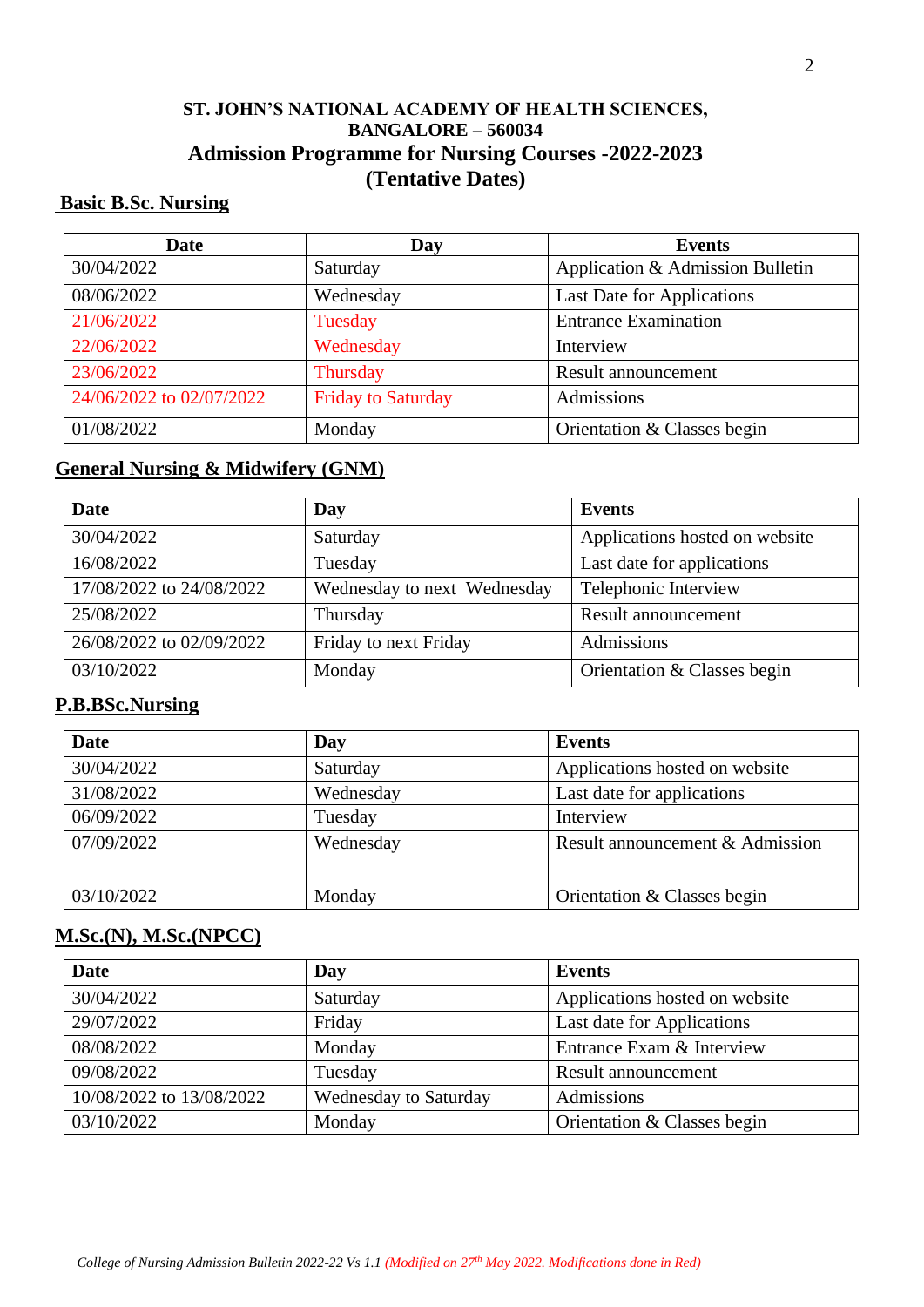### **COLLEGE OF NURSING - ADMISSION BULLETIN – 2022-2023**

#### **COURSES OFFERED:**

| SI.<br>No. | <b>Name of the Courses</b>                                                                                                                                 | <b>Type of</b><br><b>Course</b> | <b>Duration</b>          | <b>Total Intake</b>                                      |
|------------|------------------------------------------------------------------------------------------------------------------------------------------------------------|---------------------------------|--------------------------|----------------------------------------------------------|
| 01.        | <b>Basic B.Sc. Nursing Course</b>                                                                                                                          | <b>UG</b>                       | 4 years<br>(8 semesters) | 100 seats                                                |
| 02.        | <b>Post Basic B.Sc. Nursing Course</b>                                                                                                                     | <b>UG</b>                       | 2 years                  | 60<br>seats                                              |
| 03.        | <b>General Nursing &amp; Midwifery Course</b>                                                                                                              | <b>Diploma</b>                  | 3 years                  | 100 seats                                                |
| 04.        | <b>M.Sc. Nursing Course:</b><br>- Medical Surgical Nursing<br>- OBG Nursing<br>- Paediatric Nursing<br>- Community Health Nursing<br>- Psychiatric Nursing | PG                              | 2 years                  | 10 seats<br>06 seats<br>06 seats<br>06 seats<br>05 seats |
| 05.        | <b>M.Sc (N) in Nurse Practitioner in</b><br><b>Critical Care Nursing</b>                                                                                   | <b>PG</b>                       | 2 years                  | 05 seats                                                 |
| 06.        | <b>Ph.D</b> in Nursing<br>(Medical Surgical Nursing)                                                                                                       | <b>Doctorate</b>                | 5<br>yrs.                | 05 seats                                                 |

#### **01. Basic B.Sc. Nursing Course:**

#### **A. Eligibility Criteria**

- a. The College admits only female candidates
- b. The candidates should have completed 17 years of age on or before  $31<sup>st</sup>$  December, 2021
- c. Minimum Educational qualification is pass in the Pre-University Examination of Karnataka Board of Pre-University Education with an aggregate of 45% in Physics, Chemistry and Biology as optional subjects (40% for SC&ST Candidates) Or any other examination recognized by Rajiv Gandhi University of Health Sciences as equivalent to 2 years PUC . English as a subject in PUC is mandatory.

EQUIVALENCY IS DETERMINED ONLY BY THE RAJIV GANDHI UNIVERSITY OF HEALTH SCIENCES, BANGALORE.

- d. Students' awaiting results may also apply.
- e. Religious Sisters should have completed one year after their religious profession & should not be beyond 35 years of age.

### **B. How to Apply:**

Candidates should submit online application in the prescribed form. The link to the online application forms is available on the website: [www.stjohns.in](http://www.stjohns.in/) under the announcement Admissions to Nursing Course 2022-23

Candidates can generate their hall tickets within 48 hours of successful completion and submission of application online.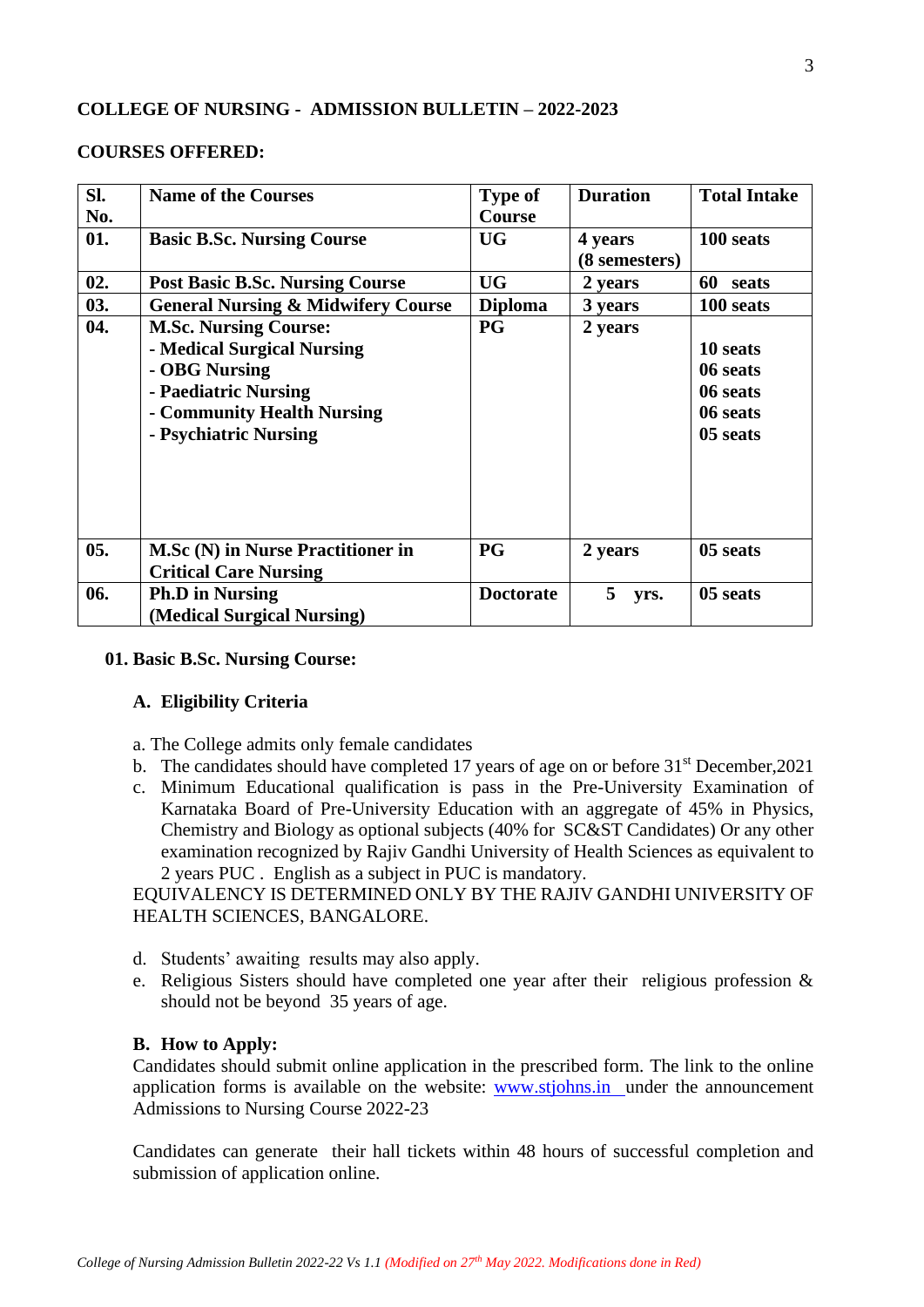### **Online Application Fee (non-refundable): Rs. 700/-**

Note:

Do not print and send any application by post or courier, it will not be accepted.

### **C. Selection:**

Candidates who meet the above requirements are required to appear for an entrance test of one hour in Physics, Chemistry, Biology, Aptitude and English.

The entrance Test & Interview will be conducted at College of Nursing, Bangalore.

Students awaiting PU result may also appear for the Entrance & Interview, but admission will be confirmed only after declaration of their result subject to the candidate securing requisite marks.

### **D. Fees to be paid for First year(approximate):**

### **With Hostel: Rs. 1,07,020/- Without Hostel Rs. 91,520/-**

 $2<sup>nd</sup>$ ,  $3<sup>rd</sup>$  & 4<sup>th</sup> year fees will be approximately Rs. 85,000/-Each year Mess fee is Rs. 2,500/- per month

### **02. Post Basic B.Sc. Nursing Course:**

### **A. Eligibility Criteria**

- a. The College admits only female candidates
- b. Passed Pre-University Examination of Karnataka or its equivalent which is recognized by the Rajiv Gandhi University of Health Sciences:
- c. Possess certificates of General Nursing and Midwifery from a recognized School of Nursing.
- d. Be a Registered Nurse under the State Nursing Council
- e. Be a member of TNAI
- f. Not above 46 years of age.

### **B. How to Apply:**

Candidates should submit online application in the prescribed form. The link to the online application forms is available on the website: [www.stjohns.in](http://www.stjohns.in/) under the announcement Admissions to Nursing Course 2022-23

Candidates can generate their hall tickets with in 48 hours of successful completion and submission of application online.

### **Online Application Fee (non- refundable) Rs. 700/-**

Note:

Do not print and send any application by post or courier, it will not be accepted.

### **C. Selection**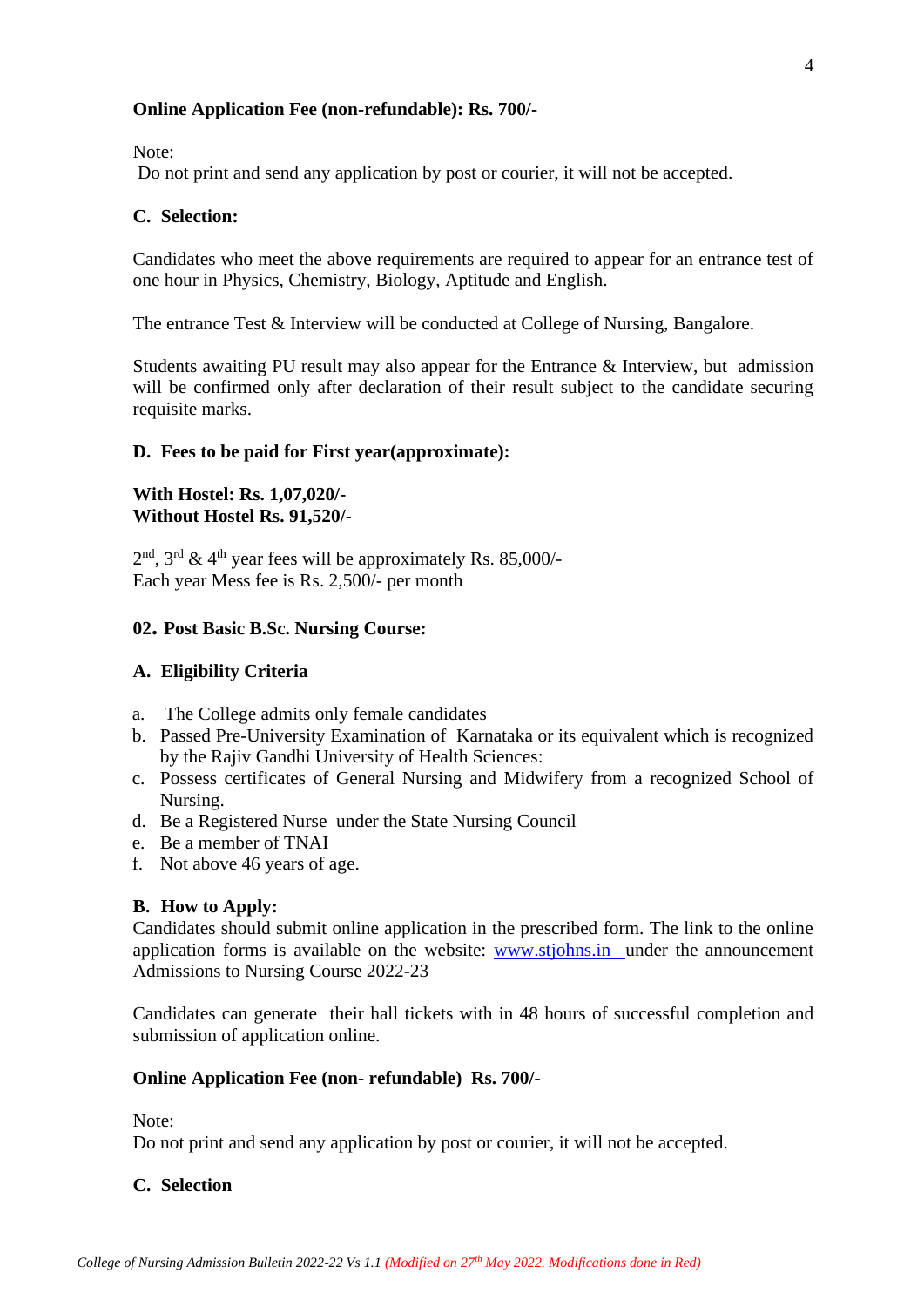Applicants who fulfill the admission requirement will be called for a personal interview at the College of Nursing.

### **D. Fees to be paid for First year(approximate):**

### **With Hostel: Rs.101,800/- Without Hostel Rs. 86,300/-**

2<sup>nd</sup> year fees will be approximately Rs. 83,000/-Mess fee is Rs. 2,500/- per month

### **03 General Nursing & Midwifery Course:**

### **A. Eligibility Criteria**

- a. The College admits only female candidates
- b. Minimum & Maximum age for admission will be 17 and 35 years. There is no age bar for ANM/LHV.
- c.  $10+2$  class passed preferably sciences (PCB) & English with aggregate of 40% marks.
- d. 10+2 vocational ANM under CBSE Board or other equivalent board from the school and recognized by Indian Nursing Council with 40% marks.
- e. Religious sisters, who apply should have completed one year after their first religious profession.
- f. Students awaiting result also may apply,

### B. **How to Apply**

Download the application form from our website [www.stjohns.in](http://www.stjohns.in/)  Fill the application form and attach the following documents along with the application

- a. Xerox copies of the qualifying exam and certificate showing Date of Birth.
- b. If SC/ST, certificate issued by the Tahsildar
- c. **A Demand draft for Rs. 250/- (Application form fees) drawn in favour of St. John's College of Nursing** and made payable in Bangalore. This amount is not refundable.

It is the responsibility of the candidate to complete the application and the enclosures correctly. Incomplete applications will be rejected.

### **C. Selection**

Applicants who fulfill the admission requirement will have an interview. Admission is subject to performance in Interview followed by document verification.

### **D. Fees to be paid for First year(approximate):**

**With Hostel: Rs.57,950/- Without Hostel Rs. 42,450/-**

 $2<sup>nd</sup> \& 3<sup>rd</sup>$  year fees will be approximately Rs. 42,000/- Each year Mess fee is Rs. 2,500/- per month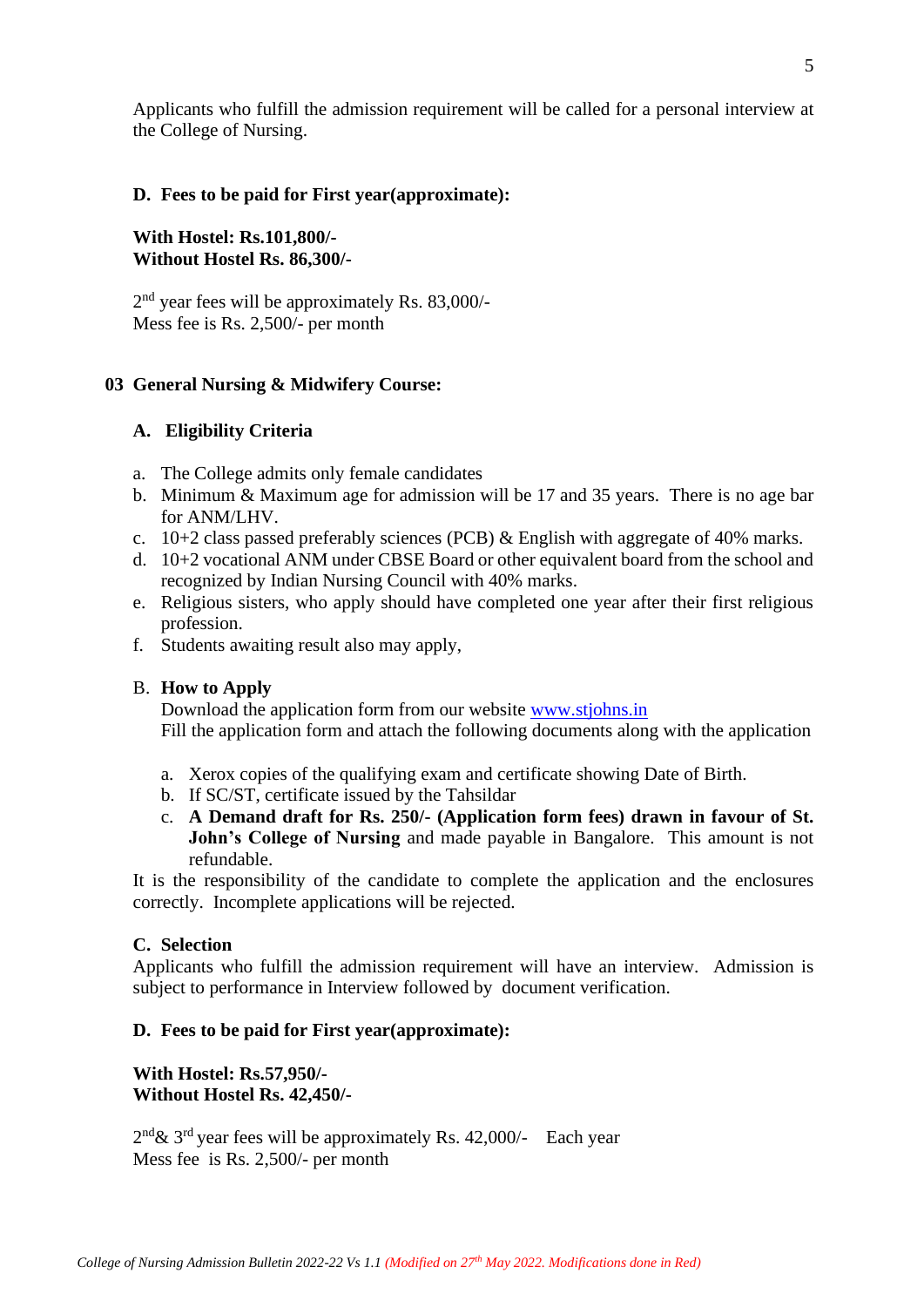### **04. M.Sc. Nursing course**

#### **A. Eligibility Criteria**

- a. The College admits Female & Male candidates
- b. Minimum Educational qualification is B.Sc. Nursing Degree of Rajiv Gandhi University of Health Sciences, Karnataka of any of the other University considered to a equivalent by the RGUHS.
- c. One year Experience (after B.Sc (N) Result)in any clinical/teaching areas, either in a hospital or in a community.
- d. Minimum one year experience prior or after Post Basic B.Sc. Nrusing.
- e. B.Sc (N) course Registration with the State Nursing Council
- f. 55% marks in first attempt at B.Sc. /PBBSc Nursing Examination. For SC/ST of Karnataka State only 50%.

#### **B. How to Apply:**

Candidates should submit online application in the prescribed form. The link to the online application forms is available on the website: [www.stjohns.in](http://www.stjohns.in/) under the announcement Admissions to Nursing Course 2022-23

Candidates can generate their hall tickets within 48 hours of successful completion and submission of application online.

#### **Online Application Fee (Non-refundable): Rs. 800/-**

Note:

Do not print and send any application by post or courier, it will not be accepted.

#### **C. Selection**

Selection will be based on Entrance Test & Interview conducted at College of Nursing.

#### **Fees to be paid for First year(approximate):**

### **With Hostel: Rs. 1,31,000/- Without Hostel Rs. 1,15,500/-**

2<sup>nd</sup> year fees will be approximately Rs.1,14,000/-Mess fee is Rs. 2,500/- per month